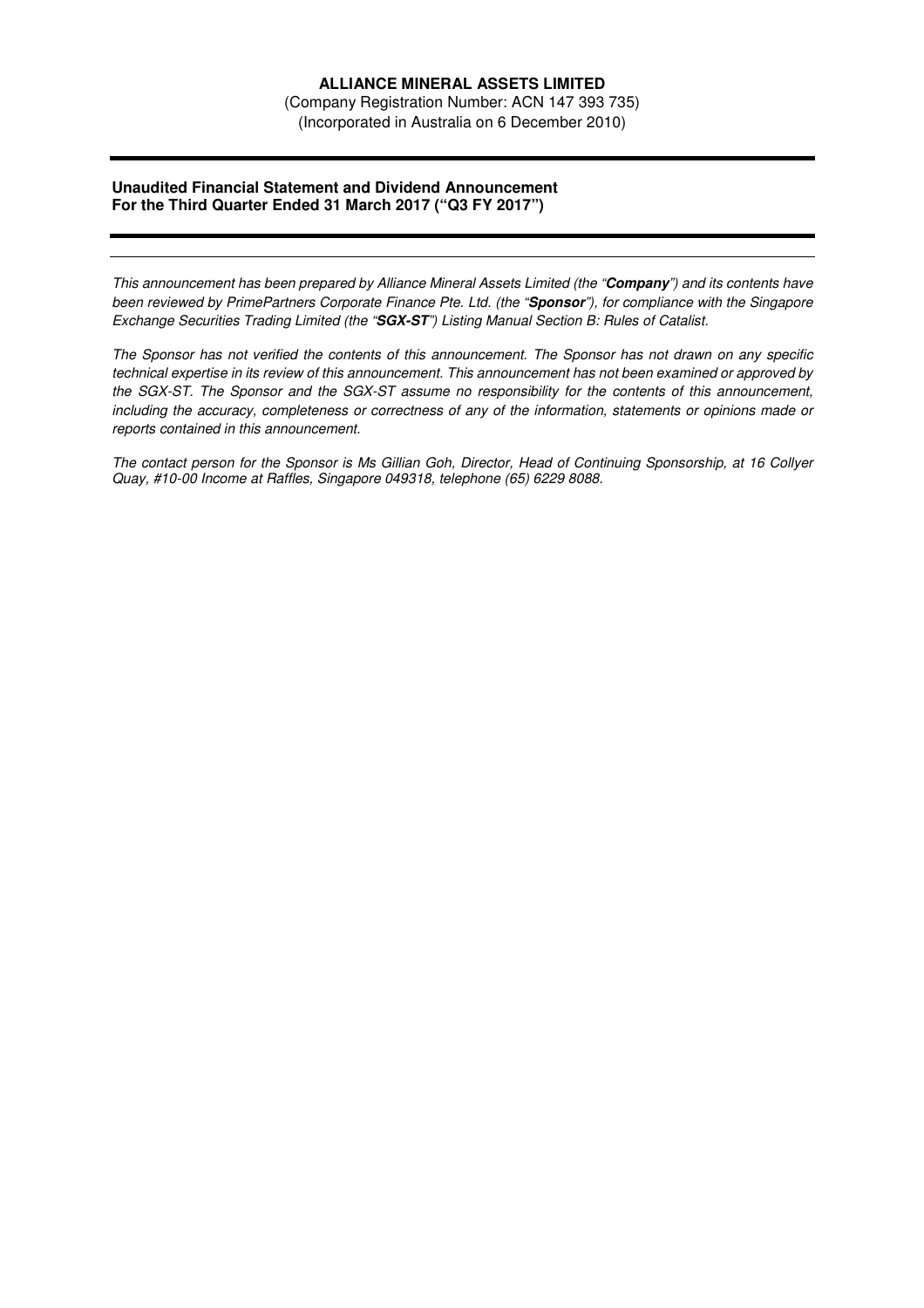# **PART I - INFORMATION REQUIRED FOR ANNOUNCEMENTS OF QUARTERLY (Q1, Q2 & Q3), HALF-YEAR AND FULL YEAR RESULTS**

### **1(a)(i) An income statement and statement of comprehensive income, or a statement of comprehensive income (for the group) together with a comparative statement for the corresponding period of the immediately preceding financial year**

|                                                                                            | For 3 months Ended<br>31 March |             |            | For 9 months Ended<br>31 March |                                               |            |
|--------------------------------------------------------------------------------------------|--------------------------------|-------------|------------|--------------------------------|-----------------------------------------------|------------|
|                                                                                            | 2017                           | 2016        | Increase / | 2017                           | 2016                                          | Increase / |
|                                                                                            | (Unaudited)                    | (Unaudited) |            |                                | (Decrease) (Unaudited) (Unaudited) (Decrease) |            |
|                                                                                            | A\$                            | A\$         | %          | A\$                            | A\$                                           | %          |
| Interest income                                                                            | 3,829                          | 268         | n.m        | 21,193                         | 23,451                                        | (10)       |
| Other Income                                                                               | 107,887                        |             | n.m        | 174,332                        |                                               | n.m        |
| (Loss) / Gain on foreign exchange                                                          | (46, 615)                      | 19,054      | n.m        | (239, 665)                     | 79,990                                        | n.m        |
| Loss on disposal of fixed assets                                                           |                                |             | n.m        | (1,972)                        |                                               | n.m        |
| Accounting and audit expenses                                                              | (30, 696)                      | (5, 475)    | n.m        | (86, 121)                      | (41, 570)                                     | n.m        |
| Consulting and directors' fees                                                             | (66, 657)                      | (81, 619)   | (18)       | (229, 224)                     | (251, 986)                                    | (9)        |
| Tenement expenses                                                                          |                                | (4, 842)    | n.m        |                                | (130, 433)                                    | n.m        |
| Administrative expenses                                                                    | (1, 161, 972)                  | (223, 673)  | 419        | (1,539,905)                    | (579, 290)                                    | 170        |
| Employee salaries and other<br>benefits expenses                                           | (58, 515)                      | (119, 791)  | (32)       | (253, 892)                     | (433, 634)                                    | (41)       |
| Site operating expenses                                                                    | (371,506)                      |             | n.m        | (1,445,427)                    |                                               | n.m        |
| Borrowing costs                                                                            | (107, 254)                     | (149, 583)  | (28)       | (390, 960)                     | (435, 367)                                    | (10)       |
| Loss before income tax                                                                     | (1,731,499)                    | (565, 661)  | 206        | (3,991,641)                    | (1,768,839)                                   | 126        |
| Income tax expense                                                                         |                                |             |            |                                |                                               |            |
| Loss after tax                                                                             | (1,731,499)                    | (565, 661)  | 206        | (3,991,641)                    | (1,768,839)                                   | 126        |
| Other comprehensive income                                                                 |                                |             |            |                                |                                               |            |
| <b>Total comprehensive loss for</b><br>the period attributable to<br>owners of the Company | (1,731,499)                    | (565, 661)  | 206        | (3,991,641)                    | (1,768,839)                                   | 126        |

 $(i)$  n.m. = not meaningful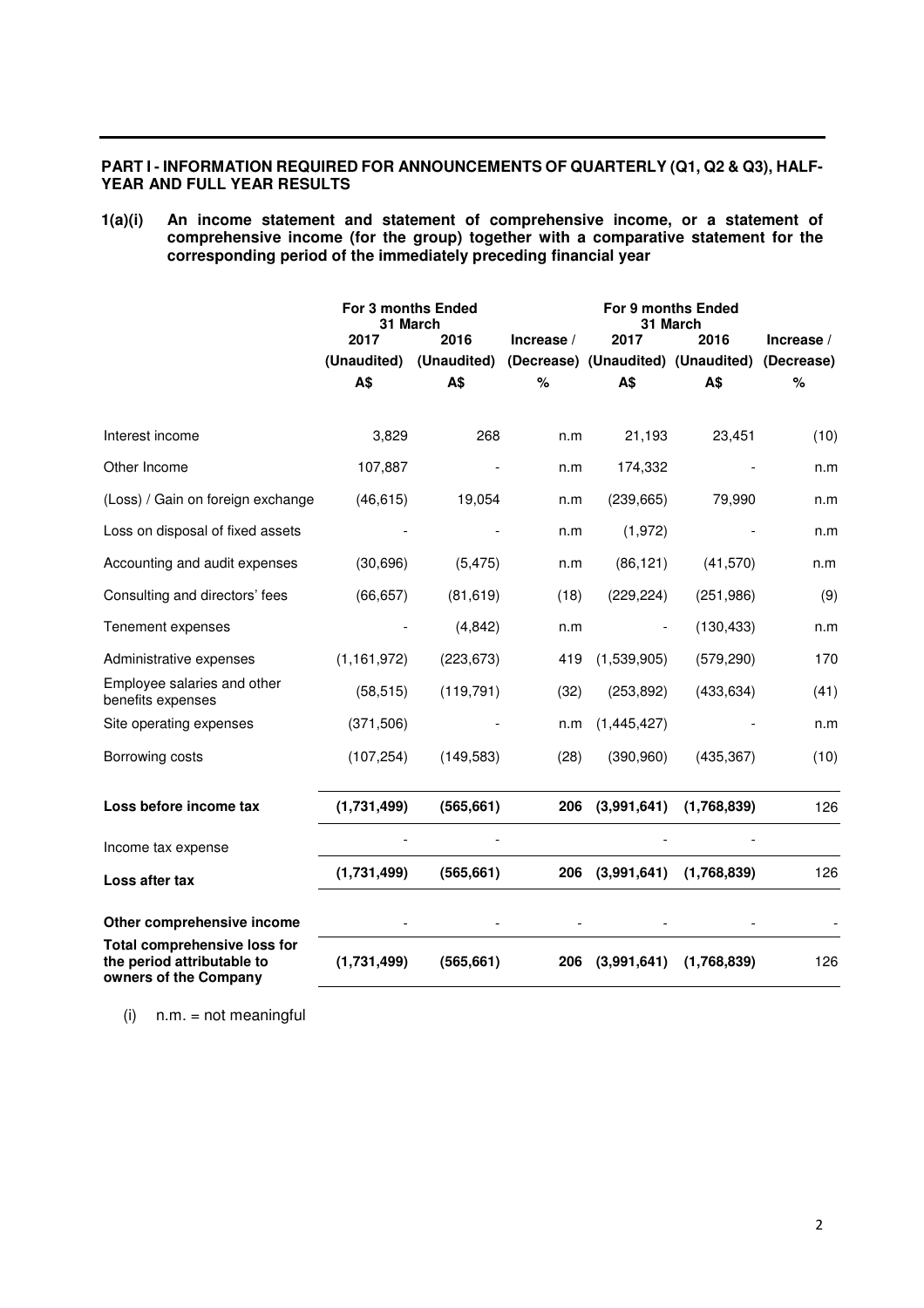|                                   | For 3 months Ended<br>31 March |            |            | For 9 months Ended<br>31 March |                                                                   |              |  |
|-----------------------------------|--------------------------------|------------|------------|--------------------------------|-------------------------------------------------------------------|--------------|--|
|                                   | 2017<br>(Unaudited)            | 2016       | Increase / | 2017                           | 2016<br>(Unaudited) (Decrease) (Unaudited) (Unaudited) (Decrease) | Increase $/$ |  |
|                                   | A\$                            | А\$        | %          | A\$                            | A\$                                                               | %            |  |
| Interest income                   | 3.829                          | 268        | n.m        | 21.193                         | 23.451                                                            | (10)         |  |
| (Loss) / Gain on foreign exchange | (46, 615)                      | 19.054     | n.m        | (239, 665)                     | 79.990                                                            | n.m          |  |
| Borrowing costs                   | (107,254)                      | (149, 583) | (28)       | (390, 960)                     | (435, 367)                                                        | (10)         |  |
| Depreciation expense              | (328,502)                      | (12,032)   | n.m        | (991,148)                      | (36,100)                                                          | n.m          |  |

# **1(a)(ii) Notes to Consolidated Statement of Comprehensive Income**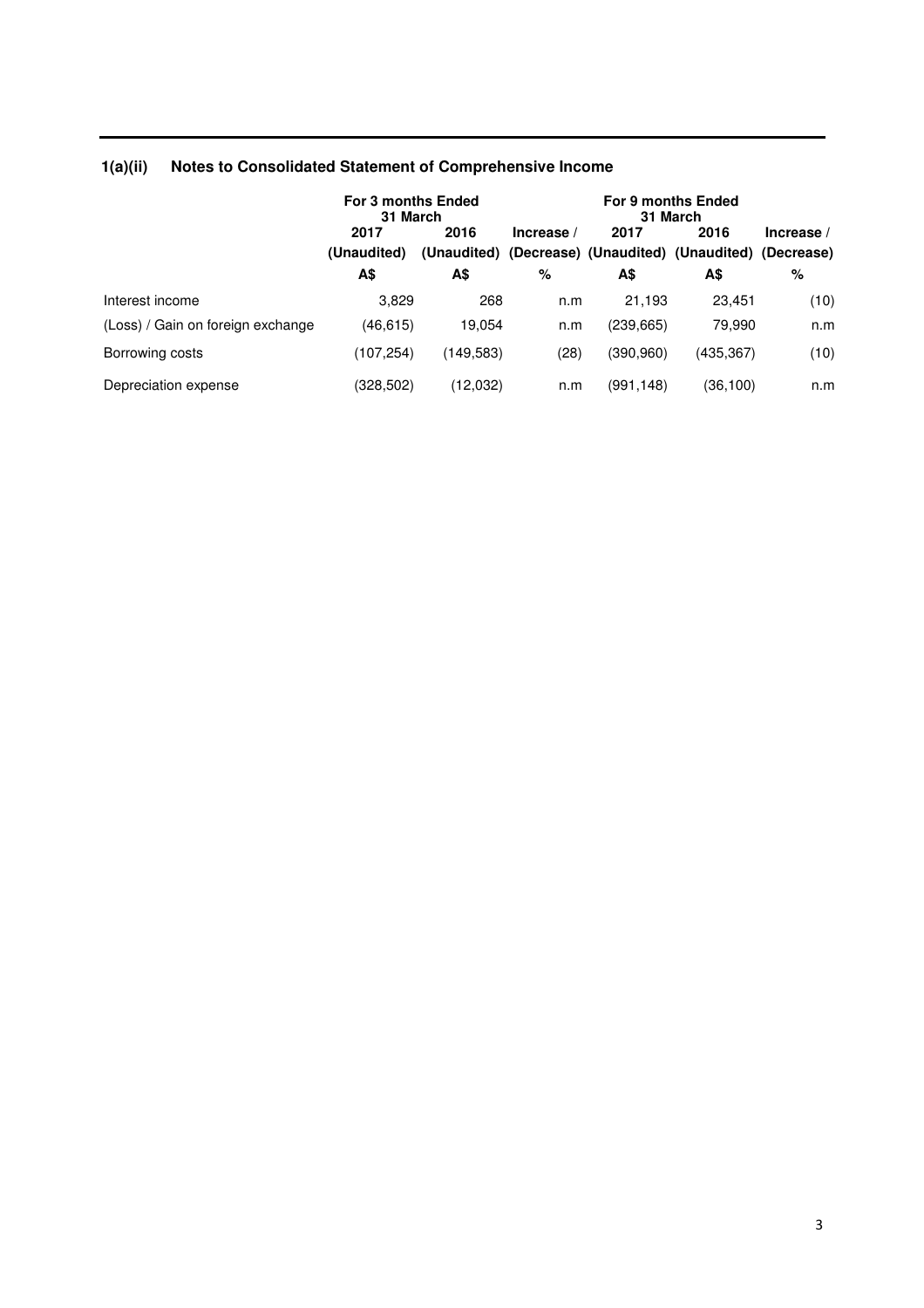# **1(b)(i) A statement of financial position (for the issuer and group), together with a comparative statement as at the end of the immediately preceding financial year**

|                                       | As at          |                |  |
|---------------------------------------|----------------|----------------|--|
|                                       | 31 March 2017  | 30 June 2016   |  |
|                                       | (Unaudited)    | (Audited)      |  |
|                                       | A\$            | A\$            |  |
| <b>CURRENT ASSETS</b>                 |                |                |  |
| Cash and cash equivalents             | 3,865,084      | 5,389,663      |  |
| Other receivables                     | 40,668         | 2,147,645      |  |
| Other current assets                  | 66,781         | 23,247         |  |
| TOTAL CURRENT ASSETS                  | 3,972,533      | 7,560,555      |  |
| <b>NON CURRENT ASSETS</b>             |                |                |  |
| Mine development                      | 2,900,444      | 3,088,018      |  |
| Property plant & equipment            | 12,620,311     | 13,635,758     |  |
| TOTAL NON CURRENT ASSETS              | 15,520,755     | 16,723,776     |  |
| <b>TOTAL ASSETS</b>                   | 19,493,288     | 24,284,331     |  |
| <b>CURRENT LIABILITIES</b>            |                |                |  |
| Trade and other payables              | 2,704,120      | 3,585,753      |  |
| <b>Employee Benefit Liabilities</b>   | 38,080         | 37,605         |  |
| Interest bearing loans and borrowings | 72,932         | 1,032,188      |  |
| <b>TOTAL CURRENT LIABILITIES</b>      | 2,815,132      | 4,655,546      |  |
| <b>NON CURRENT LIABILITIES</b>        |                |                |  |
| Trade and other payables              | 337,387        | 669,511        |  |
| Provision for rehabilitation          | 1,078,987      | 1,078,987      |  |
| Interest bearing loans and borrowings | 21,709         | 34,507         |  |
| TOTAL NON CURRENT LIABILITIES         | 1,438,083      | 1,783,005      |  |
| <b>TOTAL LIABILITIES</b>              | 4,253,215      | 6,438,551      |  |
| <b>NET ASSETS</b>                     | 15,240,073     | 17,845,780     |  |
| <b>EQUITY</b>                         |                |                |  |
| Issued capital                        | 38,960,275     | 38,960,275     |  |
| Reserves                              | 3,849,439      | 2,463,505      |  |
| <b>Accumulated losses</b>             | (27, 569, 641) | (23, 578, 000) |  |
| <b>TOTAL EQUITY</b>                   | 15,240,073     | 17,845,780     |  |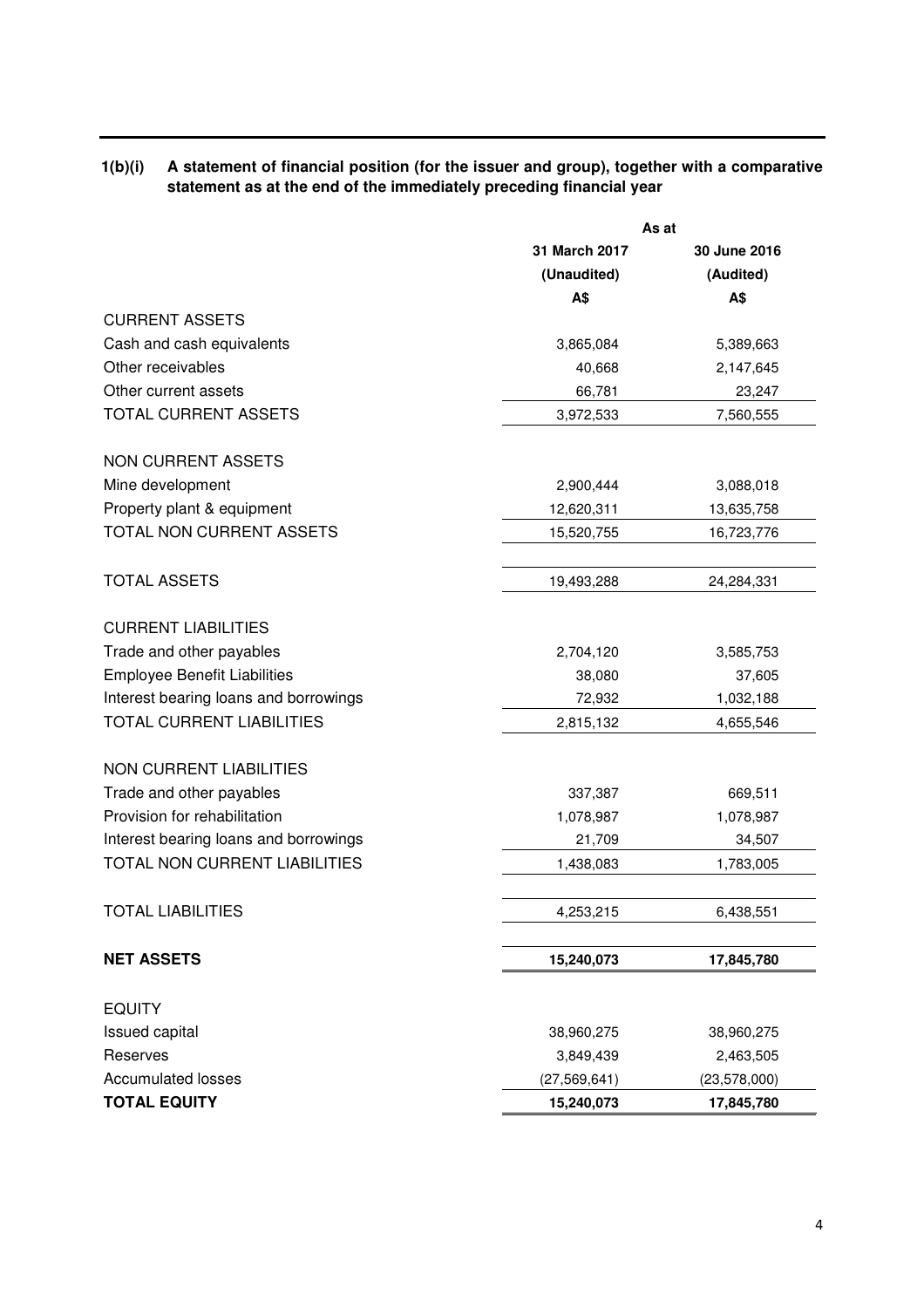# **(b)(ii) Aggregate amount of group's borrowings and debt securities**

### **Amount repayable in one year or less, or on demand**

| As at 31 March 2017<br>(Unaudited) |                         | As at 30 June 2016<br>(Audited) |                         |  |
|------------------------------------|-------------------------|---------------------------------|-------------------------|--|
| <b>Secured</b><br>A\$              | <b>Unsecured</b><br>A\$ | <b>Secured</b><br>A\$           | <b>Unsecured</b><br>A\$ |  |
| 17.187                             | 2,406,154               | 1.014.494                       | 3.139.156               |  |

# **Amount repayable after one year**

| As at 31 March 2017<br>(Unaudited) |                         |                       | As at 30 June 2015<br>(Audited) |
|------------------------------------|-------------------------|-----------------------|---------------------------------|
| <b>Secured</b><br>A\$              | <b>Unsecured</b><br>A\$ | <b>Secured</b><br>A\$ | <b>Unsecured</b><br>A\$         |
| 21.709                             | 337,387                 | 34.507                | 669.511                         |

# **Details of any collateral**

The secured borrowings comprised (a) finance lease liabilities of A\$38,896 (30 June 2016: A\$51,694), which are secured on the Company's motor vehicles.

At 30 June 2016, the secured borrowings included the Singapore dollar S\$1.0 million (A\$997,307) bank loan which is secured by the S\$1.03 million (A\$989,243) term deposit.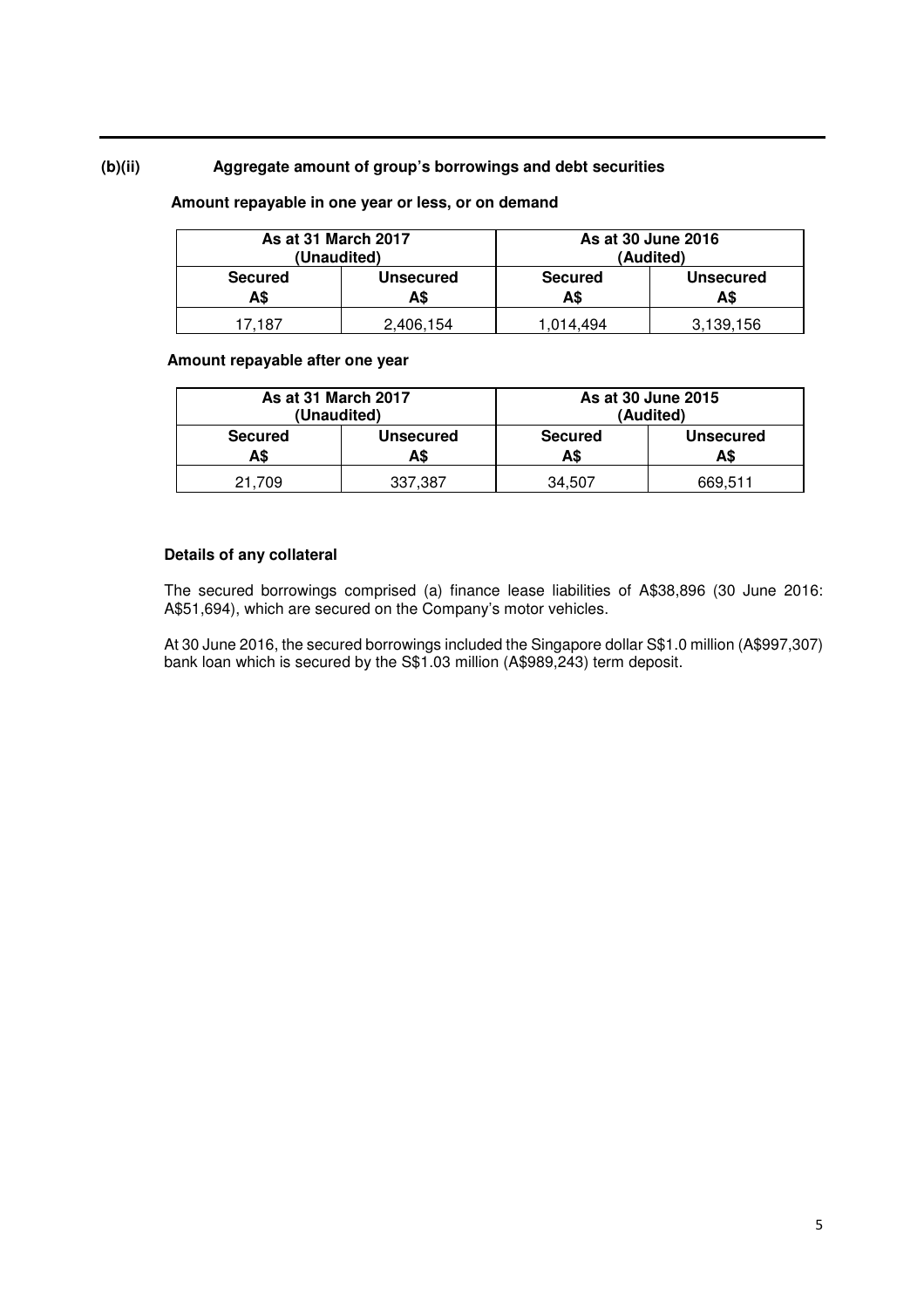# **1(c) A statement of cash flows (for the group), together with a comparative statement for the corresponding period of the immediately preceding financial year**

|                                                                     | <b>For 3 months Ended</b><br>31 March |                                 | For 9 months Ended<br>31 March  |                                 |
|---------------------------------------------------------------------|---------------------------------------|---------------------------------|---------------------------------|---------------------------------|
|                                                                     | 2017<br><b>Unaudited</b><br>A\$       | 2016<br><b>Unaudited</b><br>A\$ | 2017<br><b>Unaudited</b><br>A\$ | 2016<br><b>Unaudited</b><br>A\$ |
| <b>CASH FLOWS FROM OPERATING</b><br><b>ACTIVITIES</b>               |                                       |                                 |                                 |                                 |
| Interest received                                                   | 3,829                                 | 268                             | 21,193                          | 23,451                          |
| Interest paid                                                       | (577)                                 | (814)                           | (10, 324)                       | (15, 333)                       |
| Research and development tax rebate on<br>operating expenditure     | 399,774                               |                                 | 399,774                         |                                 |
| Income Received                                                     | 67,274                                | 1,058,392                       | 133,720                         | 1,703,412                       |
| Payments to suppliers, contractors and<br>employees                 | (392, 912)                            | (355, 510)                      | (1,776,373)                     | (1,465,211)                     |
| <b>NET CASH FLOWS FROM/(USED IN)</b><br><b>OPERATING ACTIVITIES</b> | 77,388                                | 702,336                         | (1, 232, 010)                   | 246,319                         |
| <b>CASH FLOWS FROM INVESTING</b><br><b>ACTIVITIES</b>               |                                       |                                 |                                 |                                 |
| Proceeds from sale of tantalum                                      | 187,574                               |                                 | 187,574                         |                                 |
| Payments for mine development                                       |                                       | (577, 236)                      |                                 | (1,216,966)                     |
| Research and development tax rebate on<br>capital expenditure       | 705,619                               |                                 | 705,619                         |                                 |
| Purchase and refurbishment of plant &<br>equipment                  | (1,597)                               | (13, 161)                       | (3,774)                         | (1,221,419)                     |
| Payments for Term Deposit                                           |                                       |                                 | 28,710                          |                                 |
| <b>NET CASH FLOWS FROM/(USED IN)</b><br><b>INVESTING ACTIVITIES</b> | 891,596                               | (590, 397)                      | 918,129                         | (2,438,385)                     |
| <b>CASH FLOWS FROM FINANCING</b><br><b>ACTIVITIES</b>               |                                       |                                 |                                 |                                 |
| Proceeds from redemption of term deposit                            |                                       |                                 | 988,021                         |                                 |
| Repayment of secured loan                                           |                                       |                                 | (942, 907)                      |                                 |
| Payment to insurance premium loan principal                         | (47, 881)                             |                                 | (122,079)                       | (26, 111)                       |
| Payment to finance lease principal                                  | (4, 327)                              | (4,089)                         | (12, 799)                       | (12, 245)                       |
| Proceeds from borrowing                                             |                                       |                                 | 160,130                         |                                 |
| Repayment of unsecured loan                                         | (347, 133)                            |                                 | (1,041,399)                     |                                 |
| <b>NET CASH FLOWS USED IN FINANCING</b><br><b>ACTIVITIES</b>        | (399, 341)                            | (4,089)                         | (971, 033)                      | (38, 356)                       |
| Net increase/(decrease) in cash and cash<br>equivalents             | 569,643                               | 107,850                         | (1, 284, 914)                   | (2,230,422)                     |
| Cash and cash equivalents at beginning of<br>period                 | 3,342,056                             | 1,578,800                       | 5,389,663                       | 3,856,137                       |
| Net foreign exchange difference on cash<br>balances                 | (46, 615)                             | 19,054                          | (239, 665)                      | 79,989                          |
| CASH AND CASH EQUIVALENTS AT END<br>OF PERIOD                       | 3,865,084                             | 1,705,704                       | 3,865,084                       | 1,705,704                       |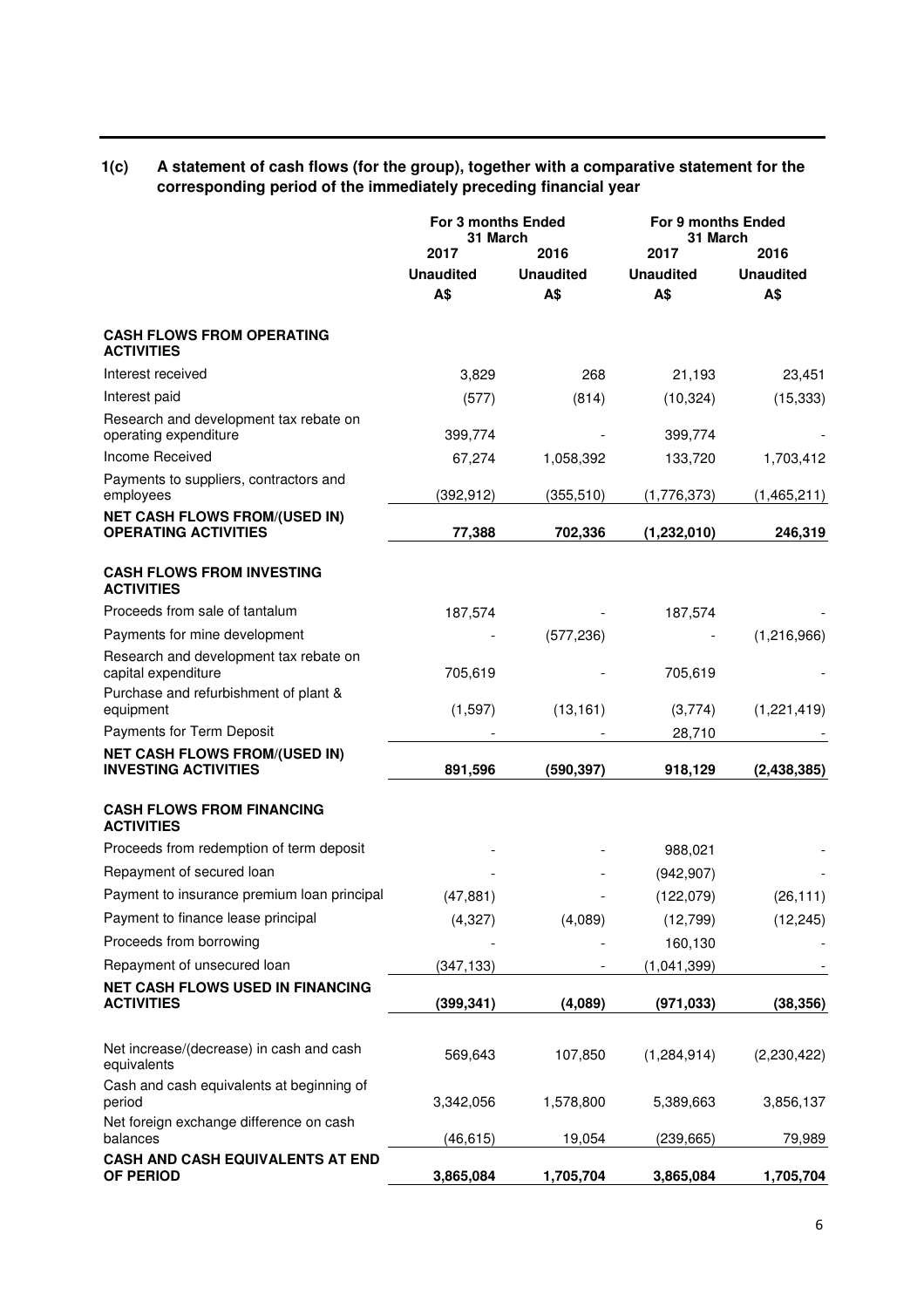**1(d)(i) A statement (for the issuer and group) showing either (i) all changes in equity or (ii) changes in equity other than those arising from capitalisation issues and distributions to shareholders, together with a comparative statement for the corresponding period of the immediately preceding financial year** 

|                                                                             | <b>Issued Capital</b><br>A\$ | <b>Reserves</b><br>A\$ | <b>Accumulated</b><br>Losses<br>A\$ | Total<br>A\$ |
|-----------------------------------------------------------------------------|------------------------------|------------------------|-------------------------------------|--------------|
| (Unaudited)<br>Balance as at 1 July 2015                                    | 34,011,265                   | 2,463,505              | (19, 495, 906)                      | 16,978,864   |
| Loss for the period                                                         |                              |                        | (1,768,839)                         | (1,768,839)  |
| Total comprehensive loss for the<br>period                                  |                              |                        | (1,768,839)                         | (1,768,839)  |
| Balance as at 31 March 2016                                                 | 34,011,265                   | 2,463,505              | (21, 264, 745)                      | 15,210,025   |
| (Unaudited)<br>Balance as at 1 July 2016                                    | 38,960,275                   | 2,463,505              | (23,578,000)                        | 17,845,780   |
| Loss for the period                                                         |                              |                        | (3,991,641)                         | (3,991,641)  |
| Total comprehensive loss for the<br>period                                  |                              |                        | (3,991,641)                         | (3,991,641)  |
| Equity Transactions:<br>Parent equity contributions -<br>interest free loan |                              | 442,415                |                                     | 442,415      |
| Share-based payments                                                        |                              | 943,519                |                                     | 943,519      |
| Balance as at 31 March 2017                                                 | 38,960,275                   | 3,849,439              | (27,569,641)                        | 15,240,073   |

**1(d)(ii) Details of any changes in the company's share capital arising from rights issue, bonus issue, share buy-backs, exercise of share options or warrants, conversion of other issues of equity securities, issue of shares for cash or as consideration for acquisition or for any other purpose since the end of the previous period reported on. State the number of shares that may be issued on conversion of all the outstanding convertibles, if any, against the total number of issued shares excluding treasury shares and subsidiary holdings of the issuer, as at the end of the current financial period reported on and as at the end of the corresponding period of the immediately preceding financial year. State also the number of shares held as treasury shares and the number of subsidiary holdings, if any, and the percentage of the aggregate number of treasury shares and subsidiary holdings held against the total number of shares outstanding in a class that is listed as at the end of the current financial period reported on and as at the end of the corresponding period of the immediately preceding financial year.**

|                                          | Number of ordinary<br>shares | <b>Share Capital</b><br>A\$ |
|------------------------------------------|------------------------------|-----------------------------|
| As at 31 December 2016 and 31 March 2017 | 480.763.760                  | 38.960.275                  |

The Company had on 16 June 2014, adopted the Alliance Employee Share Option Scheme ("**Scheme**") As at 31 March 2017, no options has been granted under the Scheme.

There were no outstanding convertibles as at 31 March 2017 and 31 March 2016.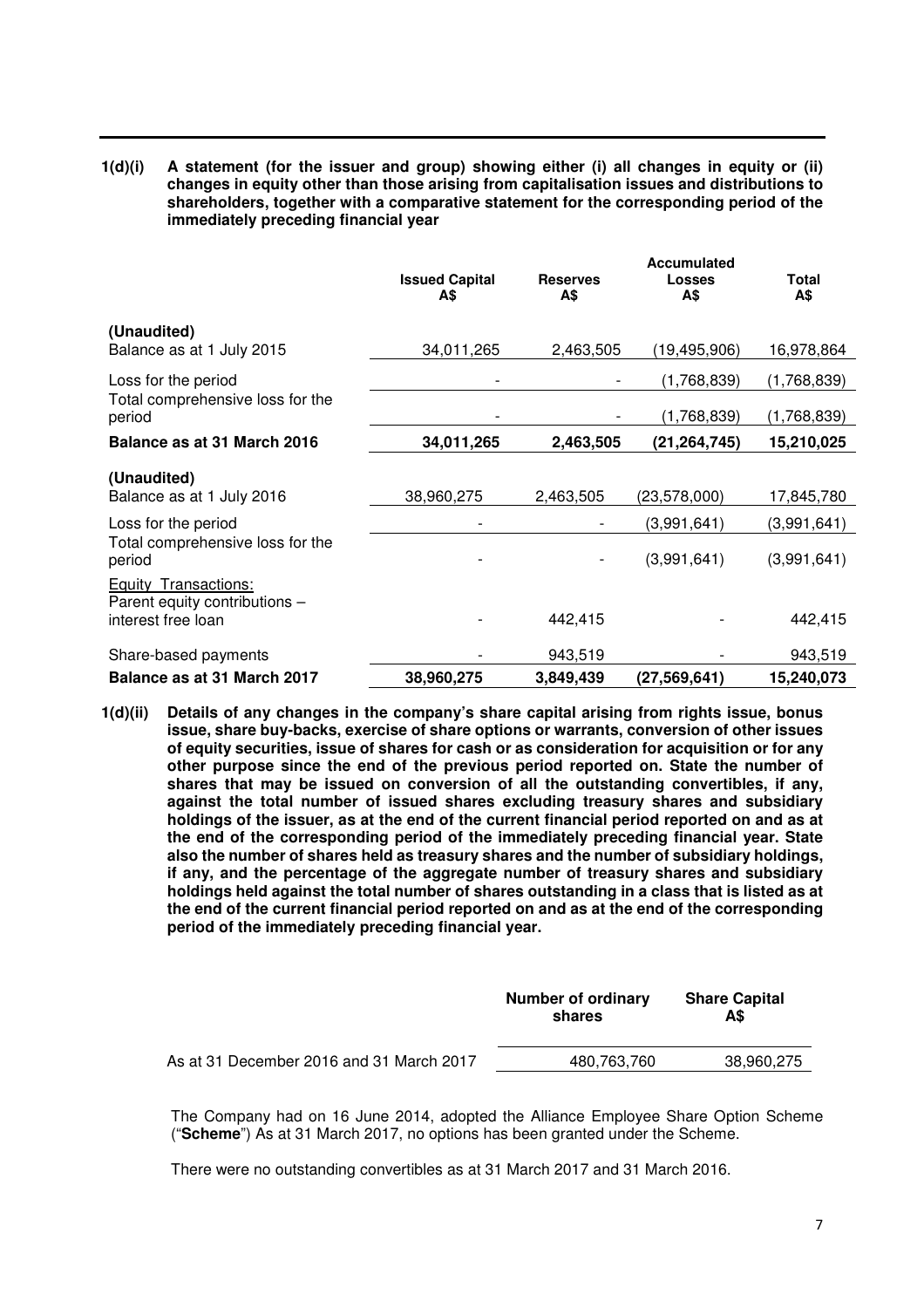The Company did not have any treasury shares or subsidiary holdings as at 31 March 2017 and 31 March 2016.

### **1(d)(iii) To show the total number of issued shares excluding treasury shares as at the end of the current financial period and as at the end of the immediately preceding year**

The total number of issued ordinary shares was 480,763,760 as at 31 March 2017 and 30 June 2016.

The Company did not have any treasury shares as at 31 March 2017 and 30 June 2016.

### **1(d)(iv) A statement showing all sales, transfers, disposals, cancellation and/or use of treasury shares as at the end of the current financial period reported on.**

Not applicable. The Company did not have any treasury shares during and as at the end of the current financial period reported on.

### **1(d)(v) A statement showing all sales, transfers, cancellation and/or use of subsidiary holdings as at the end of the current financial period reported on**

Not applicable. There were no subsidiary holdings during and as at the end of the three months financial period ended 31 March 2017.

# **2. Whether the figures have been audited or reviewed, and in accordance with which auditing standard or practice**

The figures have not been audited or reviewed by the Company's auditors.

# **3. Where the figures have been audited or reviewed, the auditors' report (including any qualifications or emphasis of a matter)**

Not applicable.

#### **4. Whether the same accounting policies and methods of computation as in the issuer's most recently audited annual financial statements have been applied**

Except as disclosed in paragraph 5 below, the Company has applied the same accounting policies and methods of computation in the financial statements for the current reporting period as those of the most recently audited financial statements for the financial year ended 30 June 2016.

### **5. If there are any changes in the accounting policies and methods of computation, including any required by an accounting standard, what has changed, as well as the reasons for, and the effect of, the change**

The Company adopted a number of new International Financial Reporting Standards ("**IFRS**"), amendments to standards and interpretations that are effective for annual periods beginning on or after 1 July 2016. The adoptions of these new standards, amendments to standards and interpretations did not result in any significant impact on the financial statements of the Company for the current financial period reported on.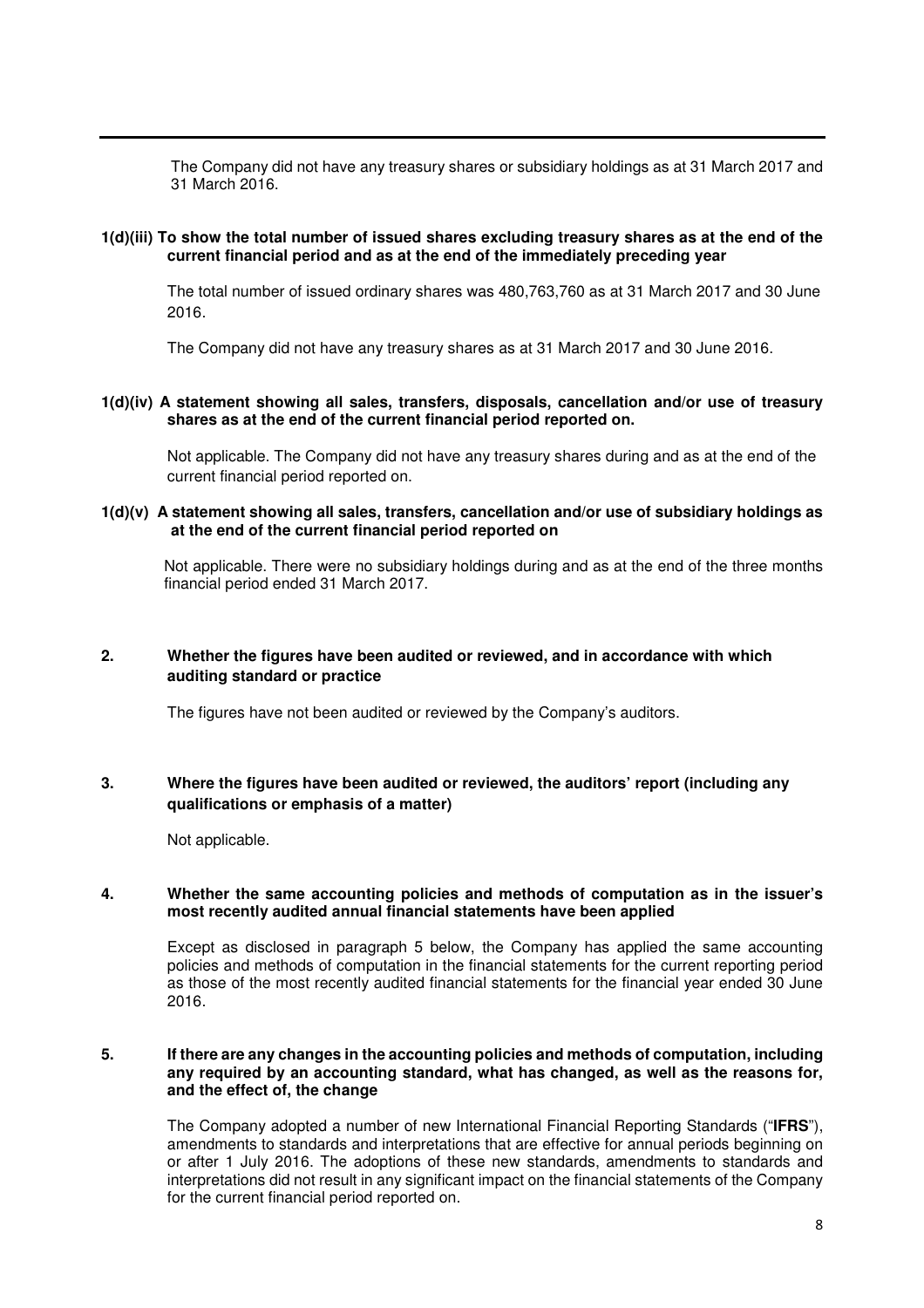**6. Earnings per ordinary share of the group for the current period reported on and the corresponding period of the immediately preceding financial year, after deducting any provision for preference dividends** 

|                                                                                                                     | 3 months ended<br>31 March |                     |
|---------------------------------------------------------------------------------------------------------------------|----------------------------|---------------------|
|                                                                                                                     | 2017<br>(Unaudited)        | 2016<br>(Unaudited) |
| Basic and diluted loss per share (AU cents)                                                                         | $(0.04)$ <sup>(1)</sup>    | $(0.1)^{(1)}$       |
| Loss for the period attributable to owners of the Company (A\$)                                                     | (1,731,499)                | (565,661)           |
| Number of weighted ordinary shares used in calculating basic<br>and diluted loss per share for the financial period | 480,763,760                | 393,930,427         |

Notes:

(1) The basic and diluted loss per share for the 3-month financial period ended 31 March 2017 and 31 March 2016 were the same as there were no potentially dilutive ordinary shares in issue as at 31 March 2017 and 31 March 2016.

### **7. Net asset value (for the issuer and group) per ordinary share based on the total number of issued shares excluding treasury shares of the issuer at the end of the:**

- **(a) current financial period reported on; and**
- **(b) immediately preceding financial year.**

|                                                           | As at       |             |  |
|-----------------------------------------------------------|-------------|-------------|--|
|                                                           | 31 March    | 30 June     |  |
|                                                           | 2017        | 2016        |  |
|                                                           | (Unaudited) | (Audited)   |  |
| Net asset value per ordinary share based on               |             |             |  |
| issued share capital (AU cents)                           | 3.2         | 3.7         |  |
| Net asset value as at the end of the respective financial |             |             |  |
| period/year (A\$)                                         | 15,240,073  | 17,845,780  |  |
| Number of ordinary shares as at the end of the respective |             |             |  |
| financial period/year                                     | 480,763,760 | 480,763,760 |  |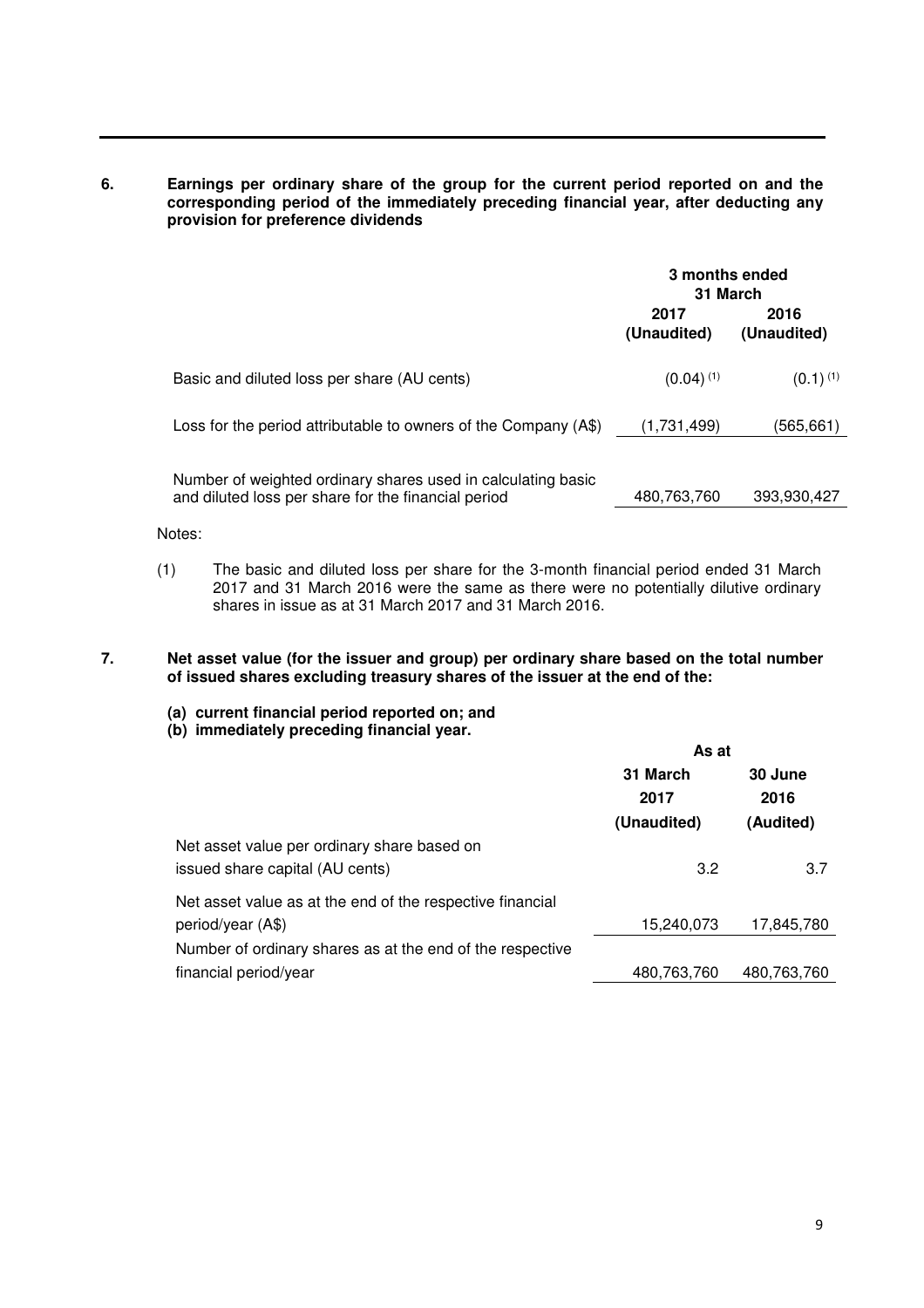- **8. A review of the performance of the group, to the extent necessary for a reasonable understanding of the group's business. The review must discuss:-** 
	- **(a) any significant factors that affected the turnover, costs, and earnings of the group for the current financial period reported on, including (where applicable) seasonal or cyclical factors; and**
	- **(b) any material factors that affected the cash flow, working capital, assets or liabilities of the group during the current financial period reported on**

### **3 months ended 31 March 2017 ("3Q FY2017") vs. 3 months ended 31 March 2016 ("3Q FY2016")**

#### **Review of the Income Statement**

#### Revenue

There was no revenue in 3Q FY2017 and 3Q FY2016 as we had not commenced the commercial production and sale of Tantalite.

#### Interest income

Interest income increased to A\$3,829 in 3Q FY2017 from A\$268 in 3Q FY2016 mainly due to a higher amount of AUD short-term deposits placed.

#### Other Income

The other income in 3Q FY2017 of A\$107,887 (3Q FY2016: Nil) relates to income earned from provision of mining camp accommodation and other facilities, and administration services to Lithco (as defined herein) of \$75,320 and an adjustment to the R&D Tax Rebate accrual receivable for FY2016.

#### Loss on foreign exchange

The loss on foreign exchange of A\$46,615 in 3Q FY2017 as compared to a gain on foreign exchange of A\$19,054 in 3Q FY2016 was mainly due to the weakening of the Singapore dollar in 3Q FY2017.

#### Accounting and audit expenses

Accounting and audit expenses increased from A\$5,475 in 3Q FY2016 to A\$30,696 in 3Q FY2017 due to accounting consultants being utilised by the Company instead of full time employees (who are paid salaries) in FY2017.

#### Administrative expenses

Administrative expenses increased by A\$938,299 from A\$223,673 in 3Q FY2016 to A\$1,161,972 in 3Q FY2017 mainly due to the cost of options to be issued to the Company's corporate advisor, Canaccord Genuity (Australia) Ltd, under the terms of their engagement as compensation for their services. The value of the options to be issued is \$943,519. Excluding this one-off expense, administrative expenses are comparable between 3Q FY2016 and 3Q FY2017.

The terms and conditions of the options are as follows:

- Options are to be issued following execution of the engagement agreement on 2 March 2017;
- Total number of options: 11,400,000 ("Options") in three tranches that are exercisable into 11,400,000 new ordinary shares of the Company ("New Shares")

| <b>Conditions</b> | ⊺ranche 1 | <sup>-</sup> ranche 2 | <b>⊺ranche 3</b> |
|-------------------|-----------|-----------------------|------------------|
|                   |           |                       |                  |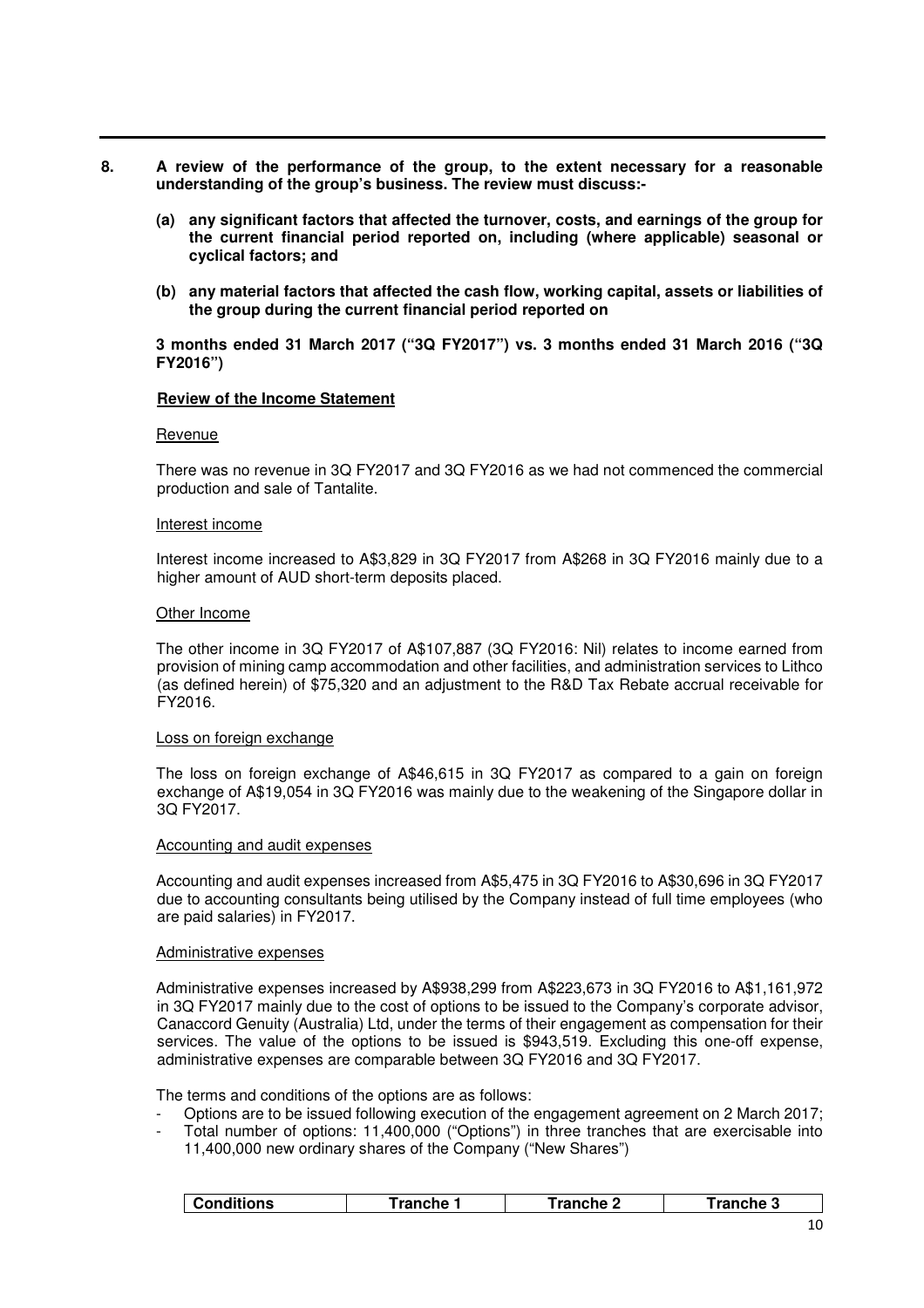| Number of options  | 3,800,000            | 3,800,000            | 3,800,000            |
|--------------------|----------------------|----------------------|----------------------|
| Exercise price     | S\$ 0.24             | S\$ 0.30             | S\$ 0.36             |
| Expiry             | 3 years from date of | 3 years from date of | 3 years from date of |
|                    | issue                | issue                | issue                |
| Vesting conditions | None                 | None                 | None                 |

The respective exercise prices of the options are at a premium to the volume weighted average price of the Company's shares of S\$ 0.2056 on 2 March 2017, being the date of the engagement agreement. The New Shares to be issued upon exercise of the Options will be issued pursuant to the general share issuance mandate approved by shareholders of the Company at the annual general meeting of the Company held on 26 October 2016. Canaccord Genuity (Australia) Ltd is not a person falling under Rule 812 of the Catalist Rules. The New Shares represents 2.37% of the existing share capital of 480,763,760 Shares and 2.31% of the enlarged share capital of 492,163,760 Shares.

### Employee salaries and other benefits

Employee salaries and other benefits of A\$58,515 in 3Q FY2017 decreased from A\$119,791 in 3Q FY2016 mainly due to a reduction in the number of full time employees of the Company.

#### Site operating costs

Site operating costs of A\$371,506 in 3Q FY2017 relates to costs incurred to maintain the Bald Hill Mine Site (which was previously capitalised) as the Company is now focused on lithium exploration as prescribed under the on-going Proposed Transaction (as defined herein) with Lithco.

The Company had on 3rd June 2016 signed a binding terms sheet with Lithco No. 2 Pty Ltd ("**Lithco**"), pursuant to which the Company and Lithco have agreed upon the principal terms for, amongst other things, the establishment of a farm-in and joint venture arrangement with respect to the Company's Bald Hill project ("**Bald Hill Project**"), pursuant to which Lithco is entitled to earn a 50% joint venture interest in all rights to lithium minerals on the Tenements, including rights to explore and mine for lithium on the Tenements, and provided further expenditure commitments are met, the right to earn a 50% joint venture interest in the overall Bald Hill Project ("**Proposed Transaction**").

### Tenement expenses

Tenement expenses are nil in 3QFY2017 as these costs incurred are now classified as site operating costs.

### Depreciation expenses

Depreciation expense increased by A\$316,470 from A\$12,032 in 3Q FY2016 to A\$328,502 in 3Q FY2017 as depreciation expense relating to property, plant and equipment at the Bald Hill Mine Site was previously capitalised and is now being expensed as the Company is now focussed on lithium exploration as prescribed under the on-going Proposed Transaction with Lithco.

#### Loss before income tax

In view of the foregoing, loss before taxation increased from A\$565,661 in 3Q FY2016 to A\$1,731,499 in 3Q FY2017.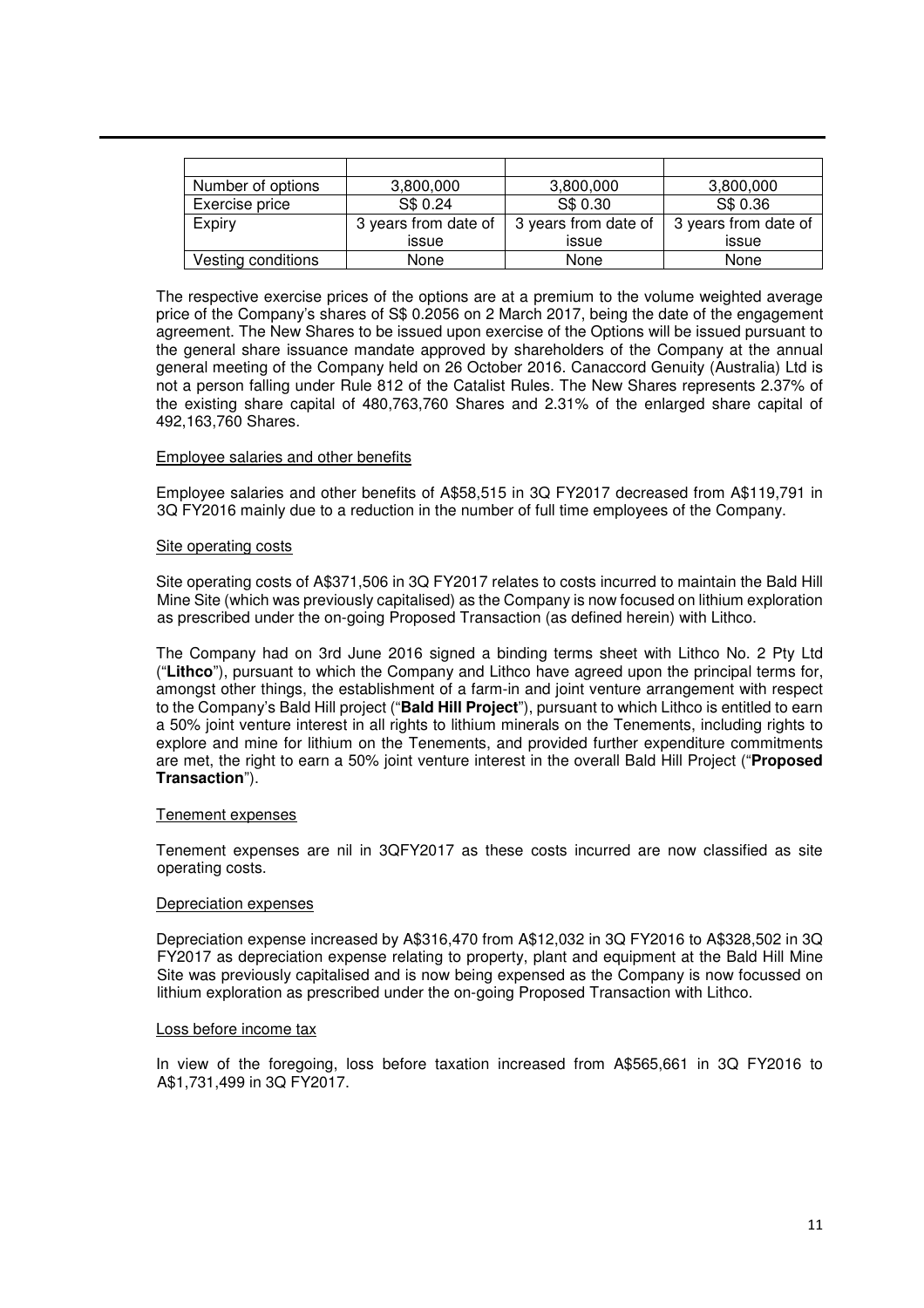### **Review of the Financial Position of the Group**

#### Non-current assets

As at 31 March 2017, our non-current assets of A\$15,520,755 accounted for 80% of our total assets. Our non-current assets comprised of mine development and property, plant and equipment.

Mine development decreased by A\$187,574 due to the sale of the remaining tantalum produced during the commissioning phase of the Bald Hill Project which took place in 2015 and 2016.

Property, plant and equipment decreased by A\$1,015,447 to A\$12,620,311 mainly due to depreciation of \$955,048 which has been expensed as site operating expenses.

#### Current assets

As at 31 March 2017, our current assets of A\$3,972,533, represents 20% of our total assets. Our current assets as at 31 March 2017 consist of cash and cash equivalents, other receivables and prepayments.

Cash and cash equivalents of A\$3,865,084 decreased by A\$1,524,579 pursuant to expenditure relating to the maintenance of the Bald Hill Mine Site, repayment of the loan from Living Waters Mining and associated administration overheads offset by the receipt of the R&D Tax Rebate and proceeds from the sale of tantalum.

Other receivables decreased by A\$2,106,977 to A\$40,668 mainly as a result of the foreign exchange loss and termination of the Singapore dollar term deposit (S\$1.03 million), funds of which were used to repay the Singapore dollar loan during 2Q FY2017 and the receipt of the R&D Tax Refund (A\$1.1 million) during 3Q FY2017.

Other current assets comprised prepayments of A\$66,781 from insurance premium prepaid and expensed over the period of insurance cover. The increase from 30 June 2016 is due to the timing of renewal of insurance premiums and the period of cover.

### Non-current liabilities

As at 31 March 2017, our non-current liabilities of A\$1,438,083 represented 34% of our total liabilities. Our non-current liabilities relate to the provision for rehabilitation required at the Bald Hill Tantalite Mine, interest bearing loans and borrowings as well as trade and other payables.

Trade and other payables comprising of amount due to controlling entity, Living Waters Mining (Australia) Pty Ltd ("**LWM**") of A\$337,387 ("**Living Waters Loan**") was A\$332,124 lower due to the amortisation of the nominal interest and the re-classification of a portion to current liabilities during the period in accordance with its repayment terms following the revised payment terms agreed between the Company and LWM on 5 September 2016 ("**Agreement**").

Provision for rehabilitation of A\$1,078,987 represents management's best estimate as at balance sheet date to rehabilitate the existing Bald Hill tantalum mine site.

Interest bearing loans and borrowing of A\$21,709, decreased slightly from A\$34,507 as at 30 June 2016 due to repayments of the principal amount of the finance leases for motor vehicles.

### Current liabilities

As at 31 March 2017, our current liabilities of A\$2,815,132, representing 66% of our total liabilities comprised trade and other payables, employee benefit liabilities and interest bearing loans and borrowings.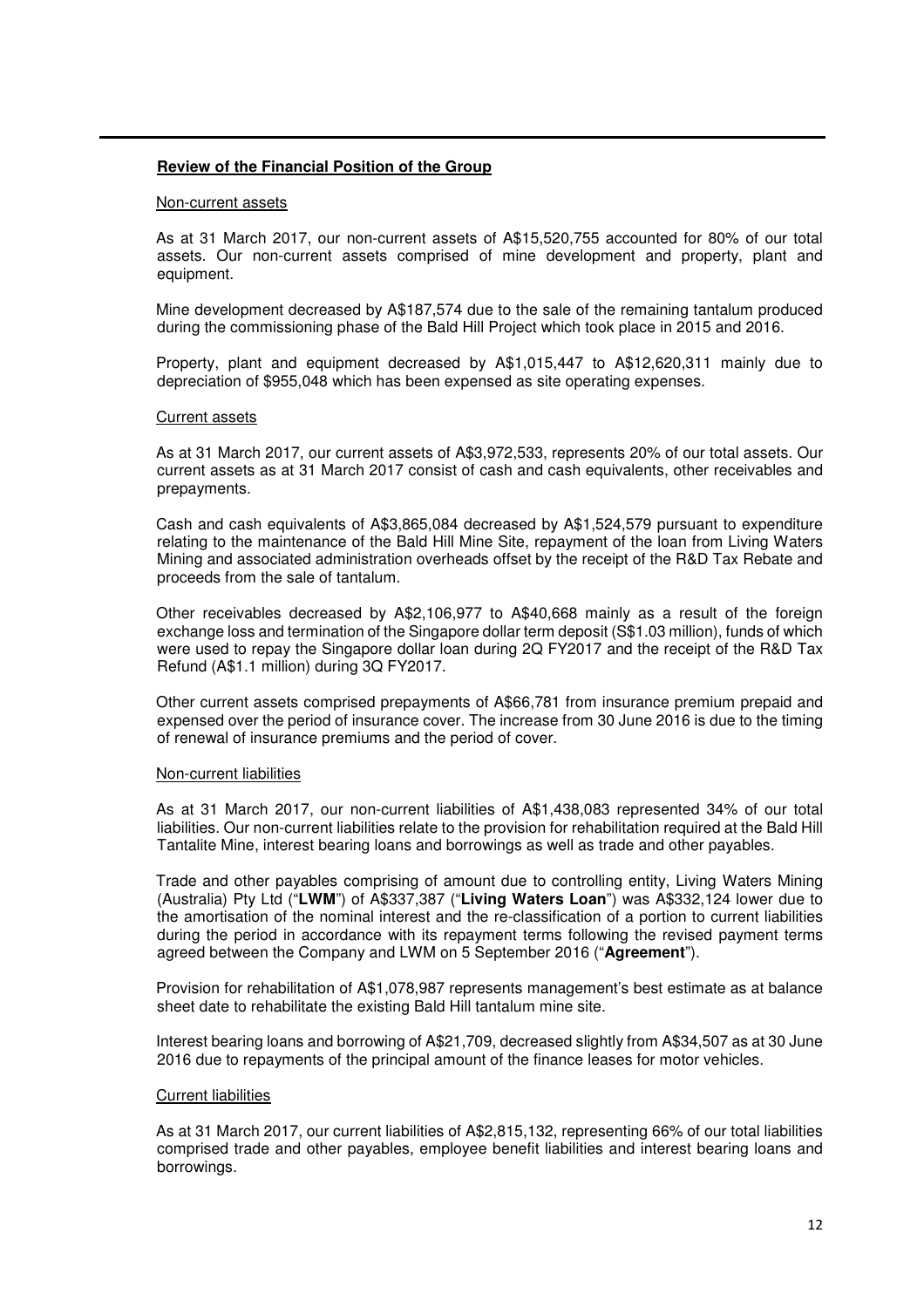Trade and other payables decreased by A\$881,633 to A\$2,704,120 mainly attributable to the repayment of the Living Waters Loan in accordance with the Agreement, and a reduction in trade payables due to the reduction in activity pursuant to the Proposed Transaction.

Employee benefit liabilities increased A\$476 to A\$38,080 as a result of the movement in annual leave accruals for our employees.

Interest bearing loans and borrowings, amounting to A\$72,932 as at 31 December 2016, reduced by A\$959,256 mainly due to the repayment of the Singapore dollar loan (S\$1.0 million) out of the proceeds from the Singapore dollar term deposit, offset by the increase of insurance premium funding in line with the insurance program renewal.

#### Shareholders' equity

As at 31 March 2017, our Shareholders' equity amounted to A\$15,240,073 comprising A\$38,960,275 of issued share capital, A\$2,229,236 of parent equity contribution, A\$1,620,203 of option reserve and A\$27,569,641 of accumulated losses.

### **Review of the Cash Flow Statement of the Group**

In 3Q FY2017, we recorded a net cash inflow from operating activities of A\$77,388 which comprised R&D tax refund received on operating expenditure of A\$399,774, other income received of A\$67,274 and interest received from bank deposits of A\$3,829, offset by payments made to suppliers and employees of A\$392,912, interests for finance lease of A\$577.

Net cash inflow from investing activities amounted to A\$891,596, which was mainly attributable to proceeds from the sale of tantalum produced during the commissioning phase of the Bald Hill Project in FY2016 of \$187,574 and R&D tax refund received on capital expenditure of A\$705,619.

Net cash outflow from financing activities amounted to A\$399,341 were mainly as a result of payment in insurance premium funding of A\$47,881, repayment of hire purchase of A\$4,327 and repayment of Living Waters Loan of A\$347,133 in accordance with the Agreement.

As at 31 March 2017, our cash and cash equivalents amounted to A\$3,865,084.

### **9. Where a forecast, or a prospect statement, has been previously disclosed to shareholders, any variance between it and the actual results**

Exploration drilling on lithium on the Bald Hill Mine Site and Feasibility Studies for the Bald Hill Lithium and Tantalite project has continued. The Company has yet to commence commercial production of tantalum and lithium and will continue keep shareholders updated in relation thereto.

Further information on the aforementioned can be found in the Company's announcements on 26 January 2017, 12 February 2017, 3 March 2017 and 15 March 2017.

Save as disclosed, the Company did not issue any other prospect statement.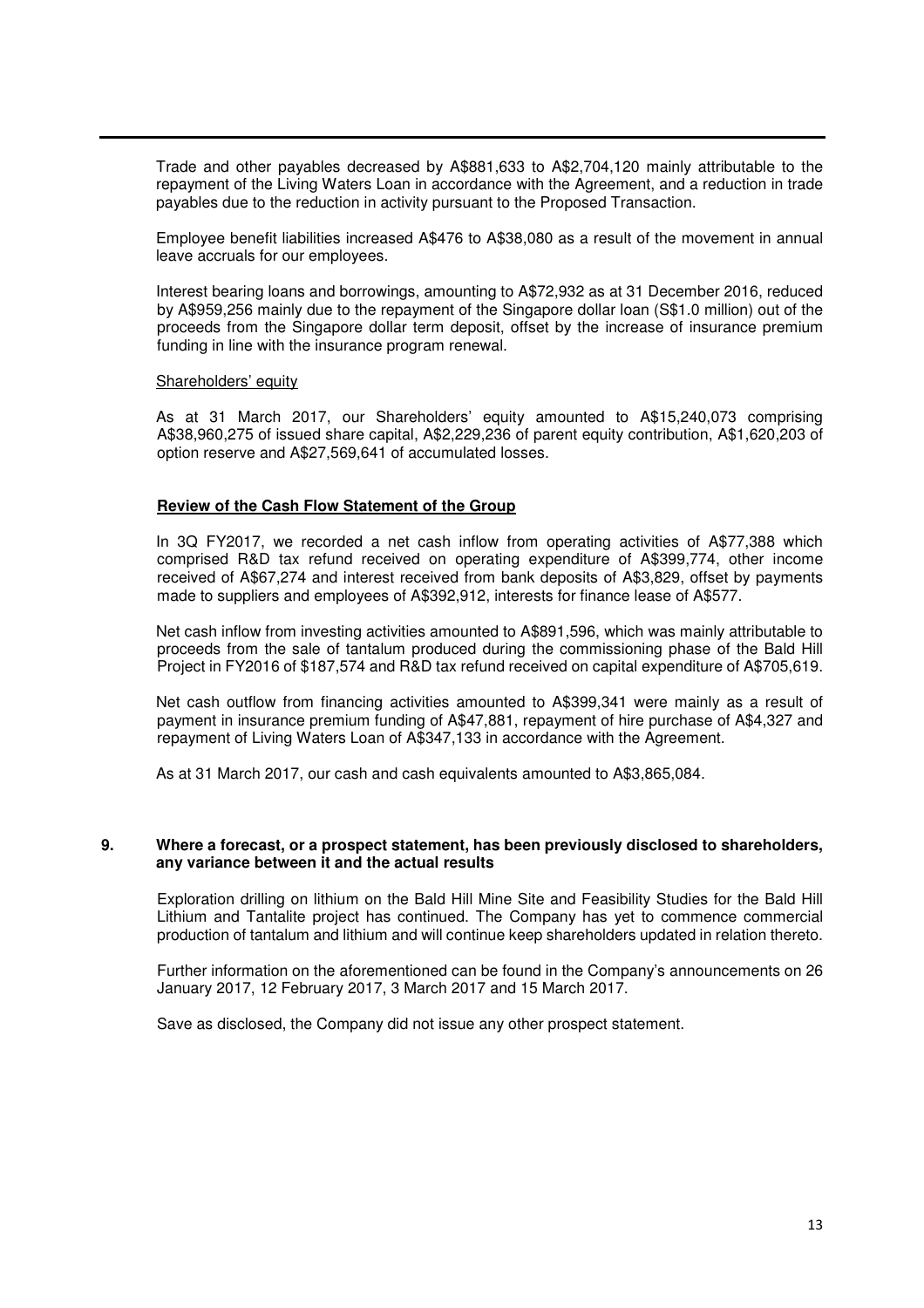### **10. A commentary at the date of the announcement of the significant trends and competitive conditions of the industry in which the group operates and any known factors or events that may affect the group in the next reporting period and the next 12 months.**

Tantalum Concentrate spot prices still remain depressed and consequently, the Company has decided to postpone commercial mining and production of tantalum. Even with the ability to command a premium above spot prices of Tantalum Concentrate, the Company is seeking opportunities to expand into other commodities and not be just a "tantalite producing" operation.

Out of the various minerals inherent in our ore, lithium has been the most outstanding mineral with lithium prices increasing exponentially compared to other commodity prices. Lithium prices still remain strong with a number of companies progressing with the development and construction of new lithium mines. Demand for lithium has increased significantly in recent years as a result of an increase in the use of rechargeable batteries in smartphones, tablets, together with the increased momentum of electric vehicle sales. The five largest lithium producers control two-thirds of refined output in volume terms and over 80% in value. The successful entry of new supply sources has been limited by technical and financial headwinds resulting in more bargaining power to the major producers, giving rise to higher prices.

In relation to the Proposed Transaction, the Company and Lithco have entered into the following agreements during Q3 FY2017:

- 1. Farm-in Agreement on 23 February 2017;
- 2. Lithium Rights Joint Venture Agreement ("Lithium Rights JVA") on 10 April 2017; and
- 3. Bald Hill Joint Venture Agreement ("BHJVA") on 18 April 2017.

The Lithium Rights JVA will apply relating to lithium after Lithco has spent the Expenditure Commitment (i.e. A\$7,500,000) in accordance with the Farm-in Agreement. The BHJVA will come into effect until the conditions, including further spending of A\$12.5 million in capital commitment, has been satisfied in accordance with the Farm-in Agreement. For further information, please refer to the announcements dated 23 February 2017, 10 April 2017 and 18 April 2017.

The Company has also secured a fixed price, off-take agreement as announced on the 4 May 2017 with Burwill Holdings Ltd ("Burwill"), a company listed on the Main Board of The Stock Exchange of Hong Limited (stock code 0024) for the supply of lithium concentrate. The key terms and highlights have been disclosed and is subject to conditions precedent that need to be fulfilled. Please refer to the Company's announcement dated 4 May 2017 for further information on the aforesaid.

The Company will also issue an independent qualified person's report (reported with the JORC code), which the resource estimate will be appended, and a valuation report in respect of the Bald Hill Project in due course.

The Company will keep shareholders updated on any material developments on the aforementioned as and when appropriate.

### **11. If a decision regarding dividend has been made:-**

 **(a) Whether an interim (final) ordinary dividend has been declared (recommended); and**

No dividend has been declared for 3Q FY2017.

**(b)(i) Amount per share (cents)** 

Not applicable.

**(b)(ii) Previous corresponding period (cents)**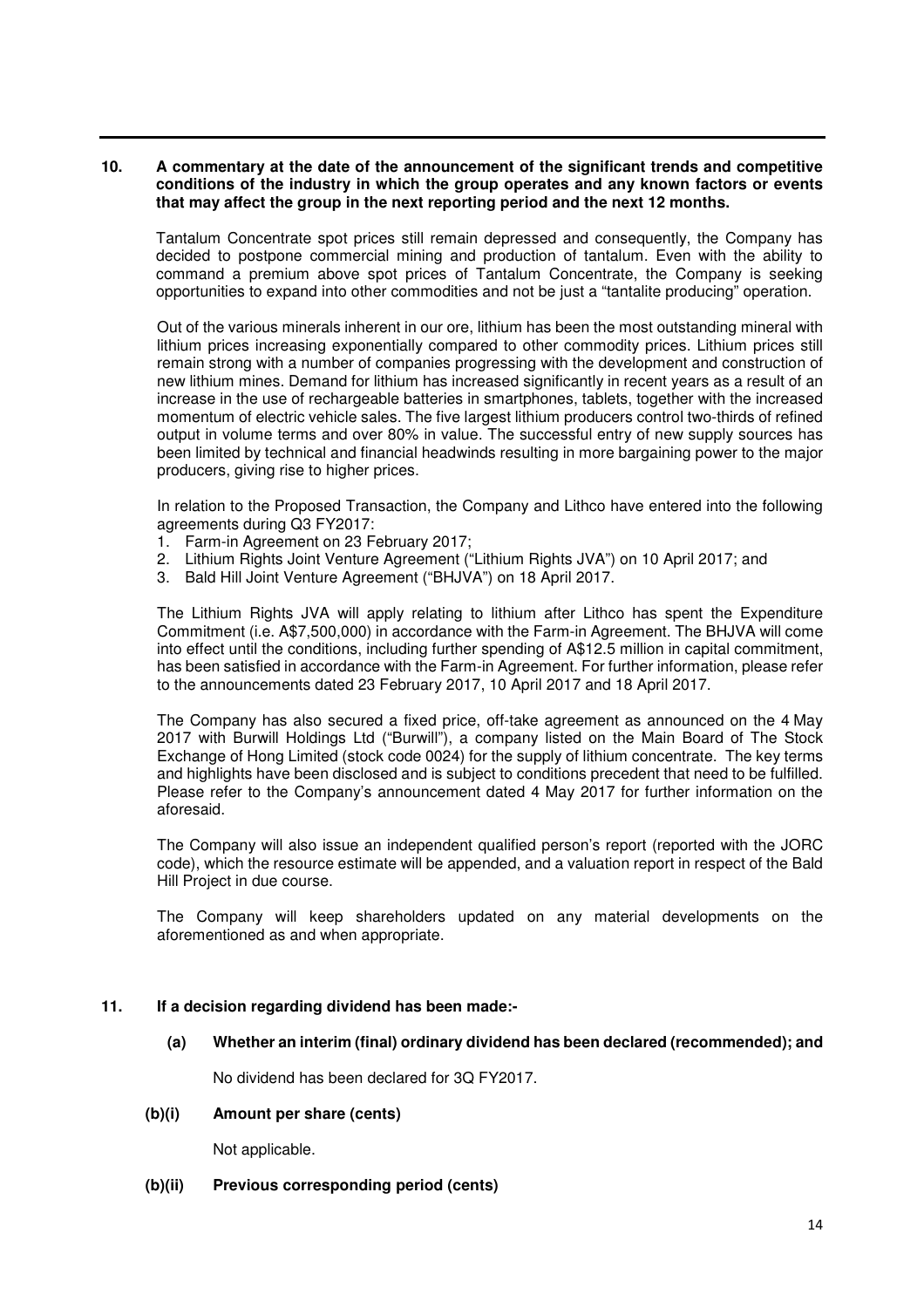None.

**(c) Whether the dividend is before tax, net of tax or tax exempt. If before tax or net of tax, state the tax rate and the country where the dividend is derived. (If the dividend is not taxable in the hands of the shareholders, this must be stated).** 

Not applicable.

**(d) The date the dividend is payable.** 

Not applicable.

**(e) Book closure date** 

Not applicable.

# **12. If no dividend has been declared/recommended, a statement to that effect**

No dividend has been declared or recommended for 3Q FY2017.

# **13. If the group has obtained a general mandate from shareholders for interested person transactions ("IPT"), the aggregate value of such transactions as required under Rule 920(1)(a)(ii). If no IPT mandate has been obtained, a statement to that effect.**

 The Company does not have a general mandate for recurrent interested person transactions. There were no interested person transactions which were more than S\$100,000 entered into during the financial period reported on.

# **14. Use of IPO proceeds**

Pursuant to its IPO, the Company raised gross proceeds of S\$10 million ("IPO Proceeds"). As at the date of this announcement, the IPO Proceeds have been utilised as follows:

| Use of Proceeds(1)             | <b>Amount</b><br><b>Allocated</b><br>(A\$'000) | <b>Amount</b><br><b>Utilised</b><br>(A\$'000) | <b>Amount</b><br><b>Unutilised</b><br>(A\$'000) |
|--------------------------------|------------------------------------------------|-----------------------------------------------|-------------------------------------------------|
| Exploration and drilling       | 1,028                                          | 197                                           | 831                                             |
| Internal scoping study         | 428                                            | 300                                           | 128                                             |
| Development of mining deposits | 428                                            | 335                                           | 93                                              |
| Working capital (1)            | 4,723                                          | 4,723                                         |                                                 |
| Listing expenses               | 1,962                                          | 1,962                                         |                                                 |
| <b>Total</b>                   | 8,569                                          | 7,517                                         | 1.052                                           |

Notes:

<sup>(1)</sup> The IPO Proceeds were received on 2 September 2014 and for the purpose of comparability have been converted to AUD on the date received.

<sup>(2)</sup> The amount of working capital has been utilised for refurbishment and construction of the Bald Hill and Boulder Facilities.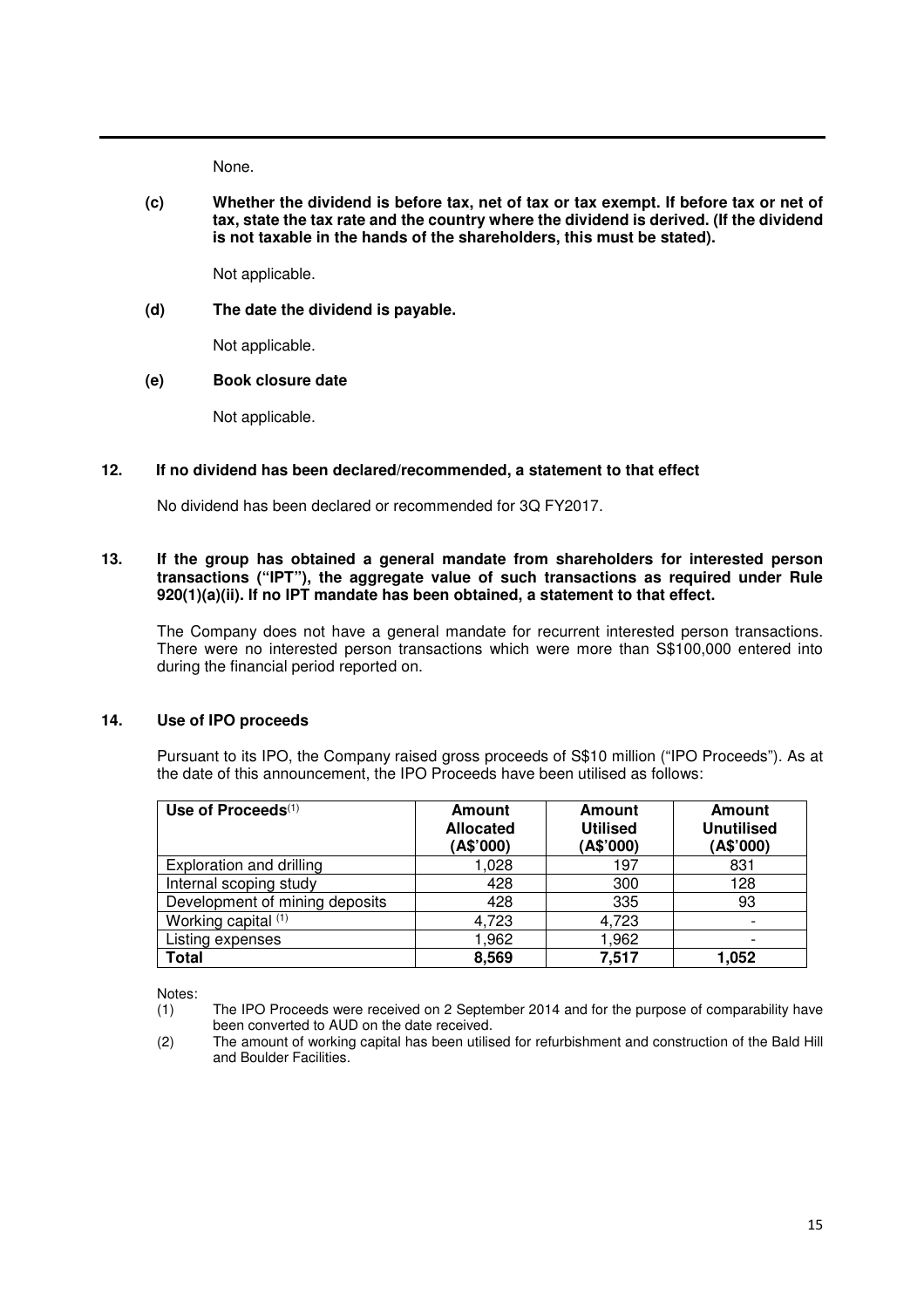# Use of Placement Proceeds

The net proceeds from the placement, which was completed on 30 June 2016, was approximately A\$4.9 million ("Placement") ("Net Proceeds"). As at the date of this announcement, the Net Proceeds have been utilised as follows:

| Use of Proceeds                      | Amount<br>allocated<br>A\$'000 | Amount<br>utilised<br>A\$'000 | Amount<br><b>Unutilised</b><br>A\$'000 |
|--------------------------------------|--------------------------------|-------------------------------|----------------------------------------|
| General working capital purposes (1) | 4.949                          | 2.803                         | 2.146                                  |
| Total                                | 4,949                          | 2,803                         | 2.146                                  |

Notes:

(1) A breakdown on the utilisation for general working capital purposes is as follows:

|                                                                         | A\$'000 |
|-------------------------------------------------------------------------|---------|
| Payments to suppliers and employees                                     | 1.616   |
| Repayment of Living Water Loan, leases and insurance<br>premium funding | 1.186   |
| Total                                                                   | 2.803   |

The above utilisation are in accordance with the intended use of the Net Proceeds, as stated in the Company's announcement dated 6 June 2016.

# **ADDITIONAL DISCLOSURE REQUIRED FOR MINERAL, OIL AND GAS COMPANIES**

### **15a. Rule 705 (6)(a) of the Catalist Listing Manual**

### **i. Use of funds/cash for the quarter:-**

For the quarter ended 31 March 2017 ("**3Q FY2017**"), funds / cash were mainly used for the following activities:-

| <b>Purpose</b>                    | <b>Amount</b><br>(A\$)<br><b>Projected Usage</b> | Amount<br>(AS)<br><b>Actual Usage</b> |
|-----------------------------------|--------------------------------------------------|---------------------------------------|
| Corporate administrative expenses | 200,000                                          | 374,320                               |
| Site operating expenses           | 200,000                                          | 57,006                                |
| Total                             | 400,000                                          | 431,326                               |

# **Explanation for the variances:**

Cash utilised for site operating expenses were lower than forecast of A\$200,000 for the period largely due to expenses for the usage and maintenance of mine assets being partially offset by other income generated from the provision of, *inter alia*, mining camp accommodation and other facilities at the Bald Hill Mine site to Lithco.

Administrative expenses were higher than forecast due to increased corporate activity by the Company relating to the Proposed Transaction, such as legal and regulatory fees and the timing of expenses being incurred.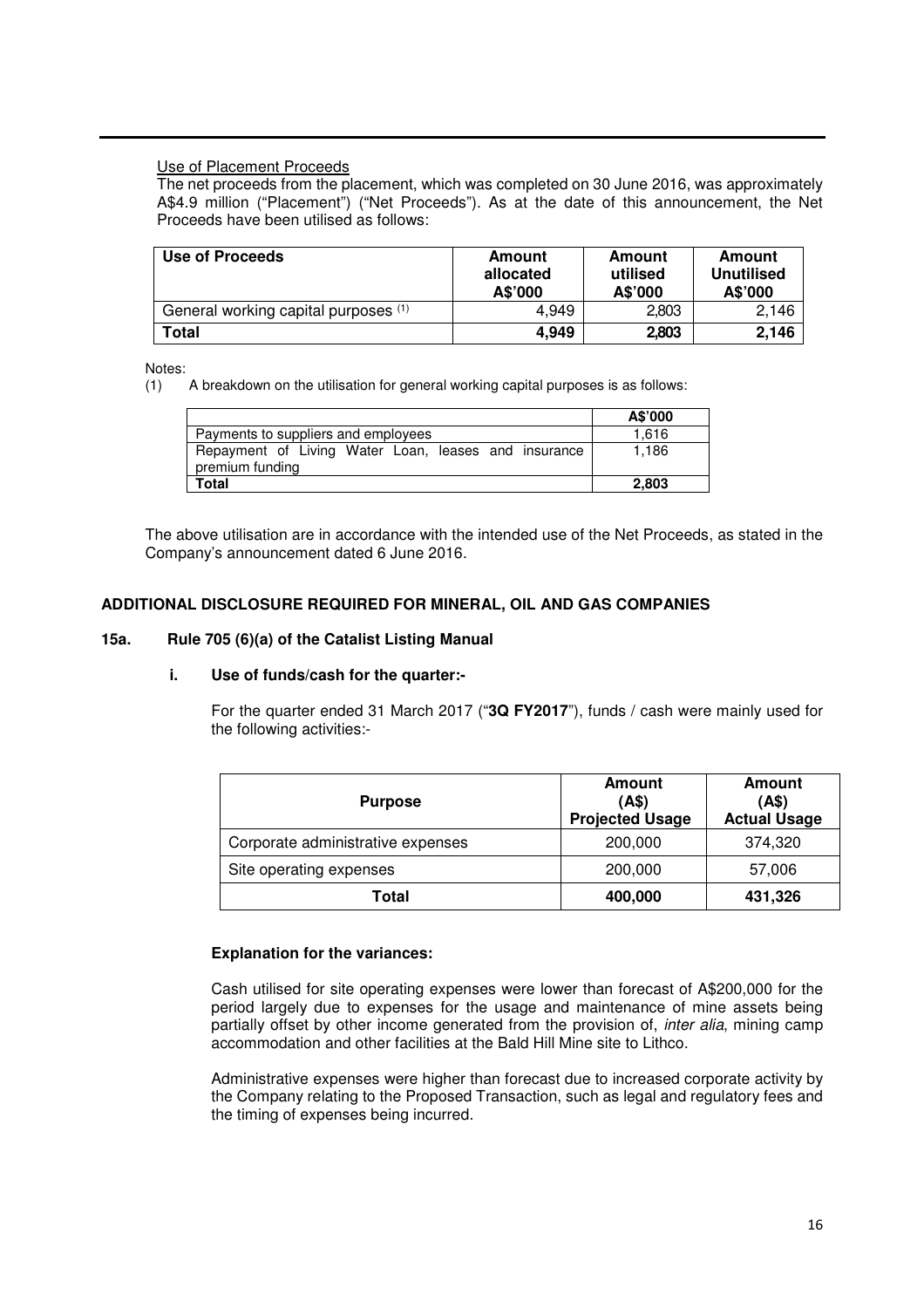### **ii. Projection on the use of funds/cash for the next immediate quarter, including principal assumptions:-**

For the next immediate quarter (financial period from 1 April 2017 to 30 June 2017 ("**4Q FY2017**"), the Company's use of funds/cash for development activities are expected to be as follows:-

| <b>Purpose</b>                    | Amount<br>(AS) |
|-----------------------------------|----------------|
| Corporate administrative expenses | 400,000        |
| Site operating expenses           | 200,000        |
| Total                             | 600,000        |

For the avoidance of doubt, such projection of funds/cash does not include any expenditure which is to be incurred by Lithco under the Proposed Transaction.

### **16a. Rule 705 (7)(a) of the Catalist Listing Manual**

**Details of exploration (including geophysical surveys), mining development and/or production activities undertaken by the Company and a summary of the expenditure incurred on those activities, including explanation for any material variances with previous projections, for the period under review. If there has been no exploration, development and/or production activity respectively, that fact must be stated;** 

AMA has suspended the commissioning of its Bald Hill facility during the quarter ended 30 September 2016 and has expended A\$1,445,427 on site operating expenses to maintain the assets in good standing.

The remaining Tantalite concentrate that was produced during the commissioning process in 2015 and 2016 was sold to Germany in Q3 2017 and payment of \$187,574 has been received.

During the quarter ended 31 March 2017, Lithco had, in relation to the Proposed Transaction, engaged in the following activities:

Metallurgical test work for Lithium mineral spodumene commenced. Initial metallurgical test work showed potential to produce high grade Dense Medium Separation (DMS) concentrates. Subsequently, variability test work from multiple locations and grade ranges has confirmed consistent and unusually high gravity recoveries and high concentrate grades. The DMS test work at 10mm crush size returned exceptionally high primary concentrate grade indicating relative insensitivity to crush size. Ongoing test work is being undertaken to complete a flow sheet design and a six tonne bulk sample is being collected to produce a DMS concentrate for final product evaluation by a number of offtake parties.

Lithco had also continued exploratory drilling at the Bald Hill targeted at adding to the overall understanding of the resource potential extending from the current pits. Deeper extensional drilling has commenced on the Bald Hill mining lease, on a nominal 320m x 160m grid. Core drilling also commenced to obtain additional metallurgical samples. The drilling confirmed the continuity of the pegmatites previously mined at Bald Hill some hundreds of metres at depth and along strike beyond the current resource models and identified another thick mineralised pegmatite approximately 30-100 metres below the current AMAL resource model.

A concept study has commenced with the aim of obtaining indicative capital and operating costs for the addition of a 1Mtpa spodumene concentrator.